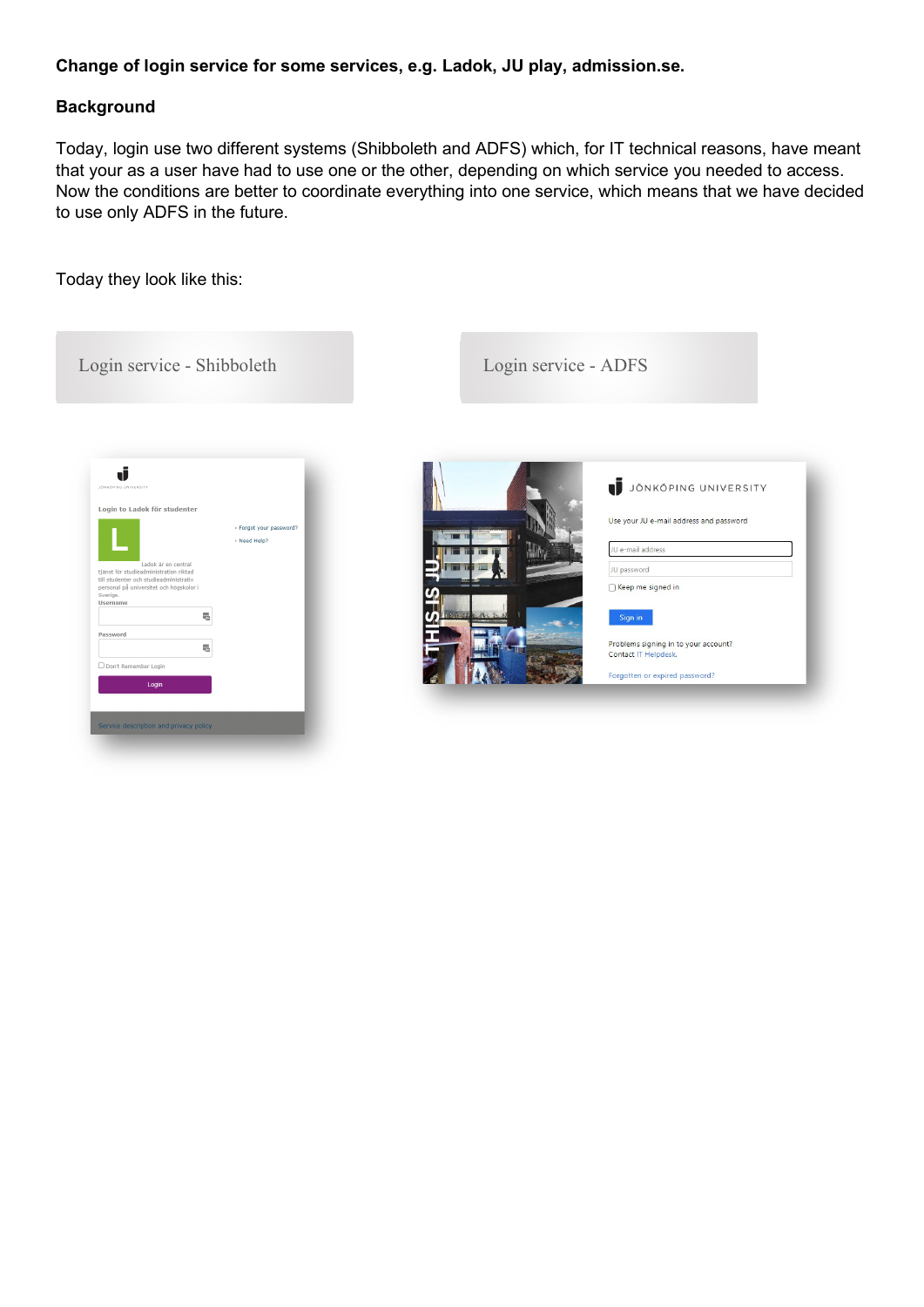## **What will happen**

We will during week 7 start to re-direct all logins to the same login service. (Instructions below is valid from week 7.)

In some cases, actions may be required of you as a user, eg you need to "forget" the one valled "-OLD" (The new one is called Jönköping University – Login Service)

It may look like this:

Select "Edit" and then click on the cross to delete the old one.

Done, now you can go back and look for Jönköping University again and select "Jönköping University – Login Service". If you have several institutions in the list, click on "Add another institution".

| <b>Choose Your Institution</b>                                          |                            | <b>Edit institutions</b>                                                                            |
|-------------------------------------------------------------------------|----------------------------|-----------------------------------------------------------------------------------------------------|
| <b>Recent institutions</b>                                              |                            | If you don't want an institution to be remembered on this compute remove it<br>from the list below. |
| Jönköping University - Login service<br>ú<br>dealers construit<br>hj.se |                            | Jönköping University - Login service<br>death at centaurs<br>hj.se                                  |
| Jönköping University - OLD<br>đ<br>Charles and com-<br>hj.se            |                            | Jönköping University - OLD<br>hj.se                                                                 |
| <b>Add another institution</b>                                          | $\blacktriangleright$ Edit | Done                                                                                                |

In some cases you also need to visit this page:<https://md.nordu.net/reset>

Click "Yes, Clear my settings"

Done, try to login again.

| pyFF@ md.nordu.net                                                                                                                                                                                                                                                                                                                           | Start typing here to search |                      | ≣                        |  |
|----------------------------------------------------------------------------------------------------------------------------------------------------------------------------------------------------------------------------------------------------------------------------------------------------------------------------------------------|-----------------------------|----------------------|--------------------------|--|
| Ready to Clear your Settings?                                                                                                                                                                                                                                                                                                                |                             |                      |                          |  |
| The login provider chooser allows you to save certain settings, such as your last visited login providers. This is<br>done to make your login experience as seemless as possible. However you may need to reset these settings,<br>perhaps to disable your pre-selected login provider(s).<br>Read more about how these settings are stored. |                             |                      |                          |  |
| Yes, Clear my Settings                                                                                                                                                                                                                                                                                                                       | No, get me out of here!     |                      |                          |  |
| About<br><b>Statistics</b><br><b>All Fntities</b>                                                                                                                                                                                                                                                                                            |                             | <b>Documentation</b> | <b>Settings</b><br>Reset |  |